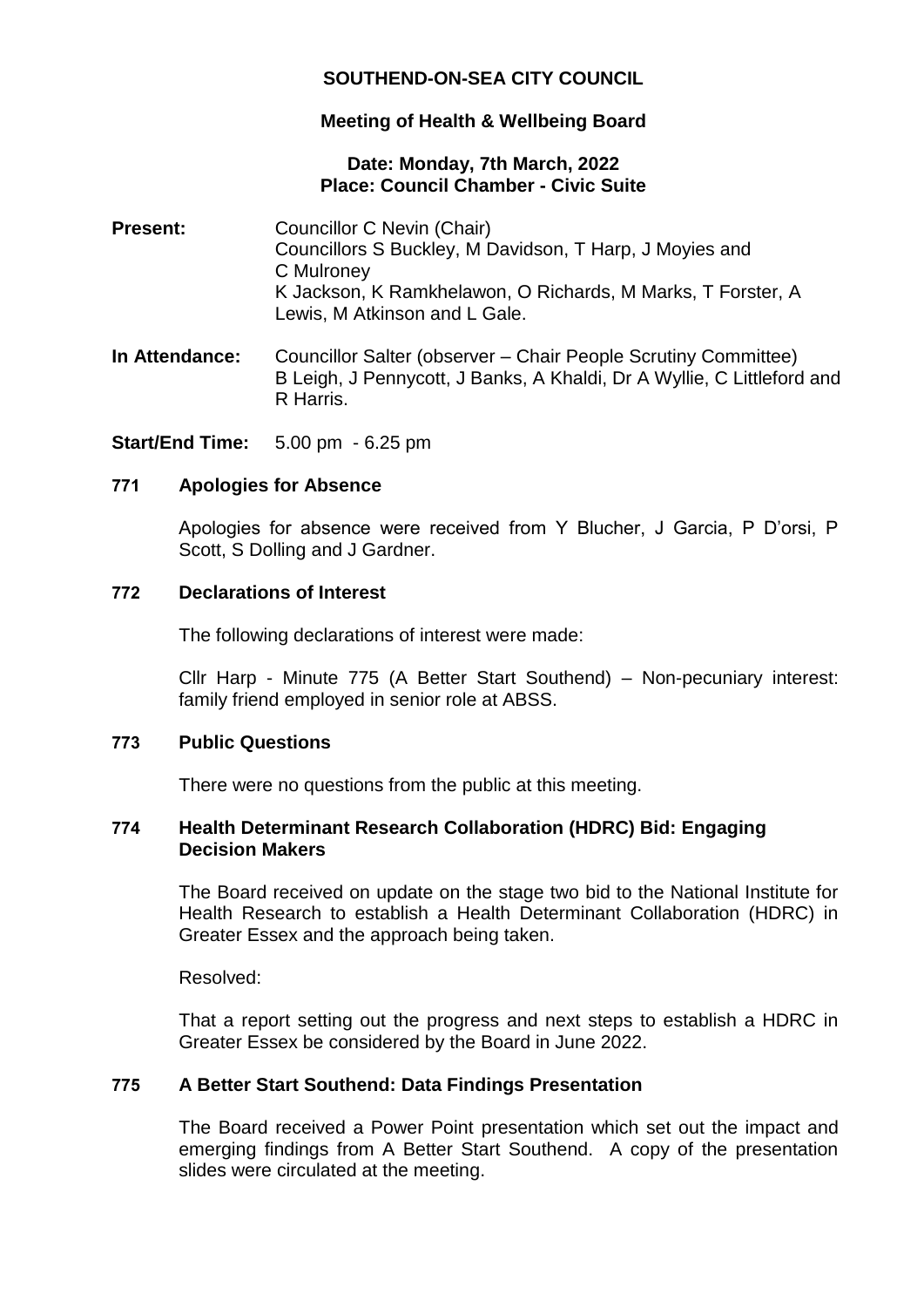The Board commented on a number of aspects of the findings noting some of the excellent work that has taken place to increase participation across the six ABSS wards and the positive impact and change in people's lives. This included but was not limited to a closing of the gap between ABSS wards and the rest of Southend on measures around communication and emotional development, speech and language referrals showing better quality of service, and the increase in the proportion of infants totally or partially breastfed at 6-8 weeks.

The Board also asked questions which were responded to by representatives from ABSS. In response to a specific question concerning spend analysis the Board noted that this formed a significant part of the national and local evaluation.

### Resolved:

That ABSS colleagues and representatives be thanked for an informative and valuable presentation, noting the significant improvement in participation and the positive impact on the lives of people in the six ABSS wards.

# **776 Pandemic Updates**

The Board considered a report of the Director of Public Health providing an update on the COVID-19 Local Outbreak Management Plan implementation and the on-going management of the pandemic following the removal of COVID-related restrictions from the 24<sup>th</sup> February 2022.

#### Resolved:

1. That the proposed ending of all COVID-related restrictions on the  $24<sup>th</sup>$ February 2022, be noted. The Southend's Local Outbreak Management Plan will be reviewed and updated by the Local Health Protection Board, when national guidance has been published.

2. That it be noted that the Health Protection Board and the Outbreak Control Oversight and Engagement Board will continue to meet monthly to support the ongoing management of the pandemic-related activity.

# **777 National Drug Strategy and Implications for Southend-on-Sea**

The Board considered a joint report of the Director of Commissioning and Director of Public Health presenting the new National Drug Strategy, 'From Harm to Hope' and the implications for drug and alcohol treatment and commissioning in Southend.

The Board asked several questions which were responded to by officers and commented on the complexity of the new Strategy.

#### Resolved:

1. That it be noted that a range of stakeholder engagement sessions will be arranged to option appraise and make recommendations on establishing the local strategic partnership governance and the outline accountability and responsibilities. The recommendations will be presented to the Health and Wellbeing Board and the Community Safety Partnership Board.